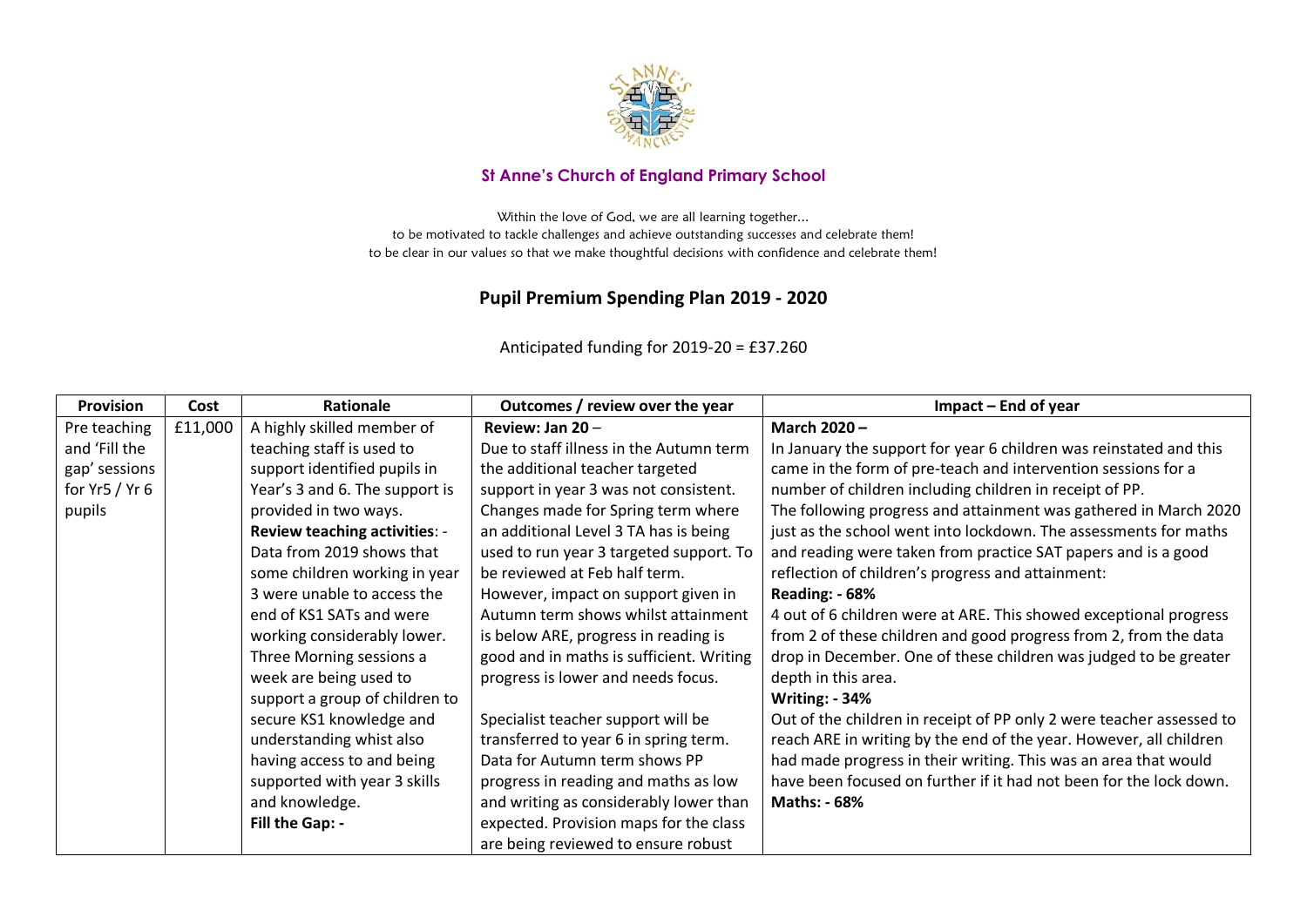|                                                                                                                                                         |        | Following the marking of<br>books from a teaching session,<br>key misconceptions and areas<br>for further work are identified<br>for key children, these are<br>addressed through small<br>group work prior to the next<br>lesson. (specifically year 6<br>focus)<br>Both of these areas of support<br>were decided upon following<br>research from the Education<br>Endowment Foundation.                                                                                                                                                                               | targets are being set alongside<br>individualised focus. An additional half<br>term review of data will be carried out<br>in Feb.                                                                                                                                                                                                                                                                                                                                                                                        | Out of the children in receipt of PP 4 of the 6 were expected to be<br>ARE by the end of the year with one of those being at greater<br>depth.<br>Due to the need to use the extra support in class 3, the year 5 class<br>did not receive the extra support this year. However, additional<br>support is being put in place for academic year 2020/2021.                                                                                                                                                                                                                                                                                                                                  |
|---------------------------------------------------------------------------------------------------------------------------------------------------------|--------|--------------------------------------------------------------------------------------------------------------------------------------------------------------------------------------------------------------------------------------------------------------------------------------------------------------------------------------------------------------------------------------------------------------------------------------------------------------------------------------------------------------------------------------------------------------------------|--------------------------------------------------------------------------------------------------------------------------------------------------------------------------------------------------------------------------------------------------------------------------------------------------------------------------------------------------------------------------------------------------------------------------------------------------------------------------------------------------------------------------|--------------------------------------------------------------------------------------------------------------------------------------------------------------------------------------------------------------------------------------------------------------------------------------------------------------------------------------------------------------------------------------------------------------------------------------------------------------------------------------------------------------------------------------------------------------------------------------------------------------------------------------------------------------------------------------------|
| 'Eat and<br>Learn' $-$<br>Early<br>morning<br>small group,<br>tutored<br>sessions<br>focusing on<br>Reading and<br>specific<br>targets for<br>children. | £3,000 | Through feedback gathered<br>from teaching staff and<br>children the school<br>recognised that reading at<br>home is an area that many<br>families require support<br>with. Parents are carers are<br>often working later into the<br>school day and have other<br>responsibilities at home<br>which leads to there being<br>less time for quality 1:1<br>reading with an adult.<br>The school tries to support<br>this by identifying key<br>children where reading<br>progress is slower than<br>expected.<br>Eat and Learn provides an<br>opportunity for children to | <b>Review Jan 20:</b><br>Literacy leader and SENCo have<br>reviewed children attending additional<br>Eat and Learn support and Smart<br>moves in the morning sessions.<br>Progress has been noted and groups<br>have been re organised to focus on<br>specific children's needs for Spring<br>term.<br>Progress for reading in years 1, 2, 3 is<br>good for PP children. Year 6 focus<br>children are now attending a specific<br>reading booster group in the mornings.<br>Progress to be reviewed at Feb half<br>term. | March 2020-<br>Just prior to the lock down, the decision was made to change the<br>Year 5 and year 6 eat and learn groups to a 'book club' which<br>followed more of a guided reading format.<br>This was proving successful before the lockdown with children<br>more engaged in the reading.<br>This will be continued into next academic year.<br>All other children attending Eat and Learn were assessed just<br>prior to lock down and it was clear that the Eat and Learn<br>sessions impacted on those children who attended regularly. It<br>provided them with increased confidence in reading and they<br>were reading a wider range of books than they had done<br>previously. |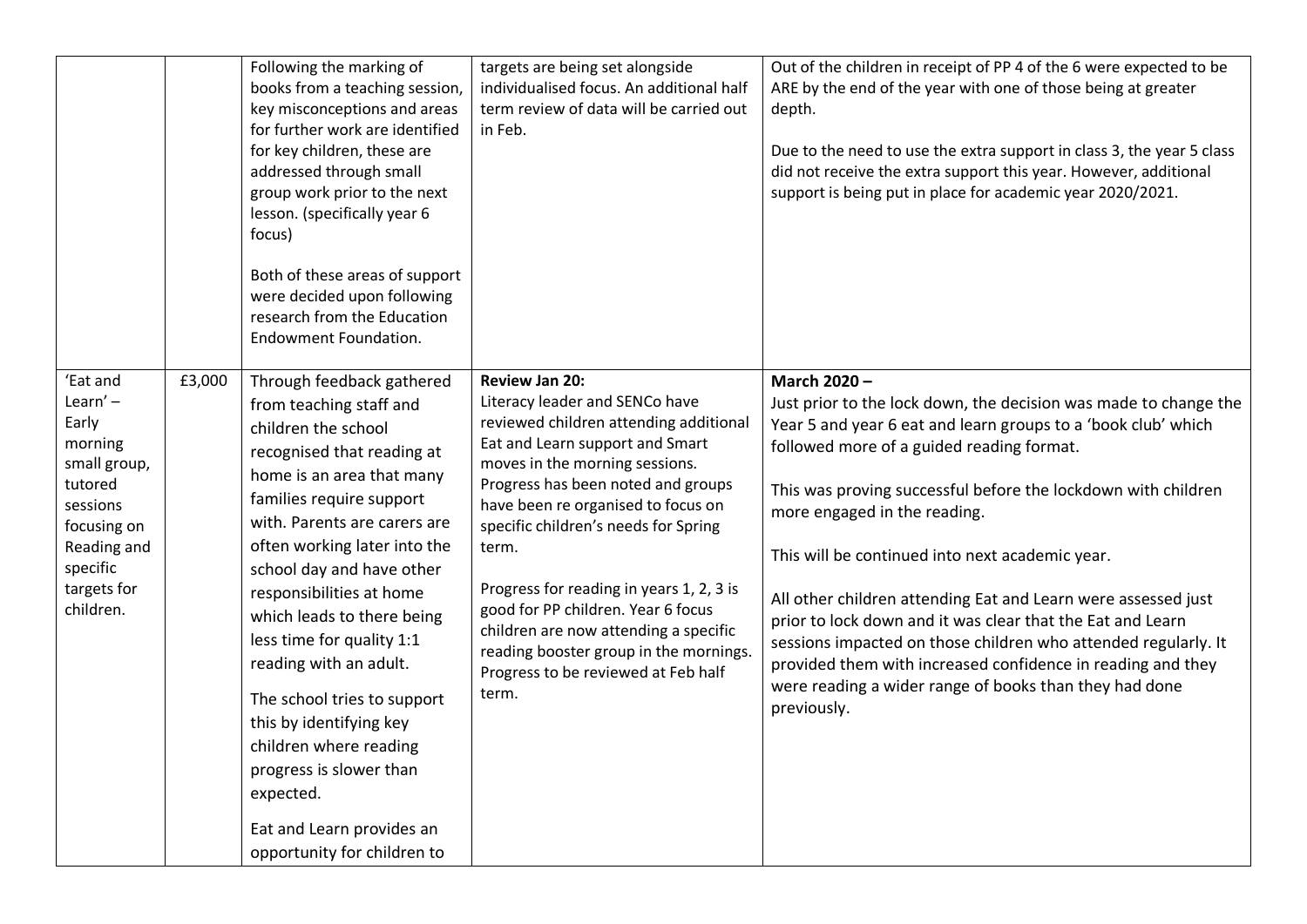|                           |       | have additional designated                                     |                                                                 |                                                                                  |
|---------------------------|-------|----------------------------------------------------------------|-----------------------------------------------------------------|----------------------------------------------------------------------------------|
|                           |       | time and space to take part                                    |                                                                 |                                                                                  |
|                           |       | in independent reading or                                      |                                                                 |                                                                                  |
|                           |       | reading with an adult. These                                   |                                                                 |                                                                                  |
|                           |       | sessions run from 8.30am                                       |                                                                 |                                                                                  |
|                           |       | until 8.55am 4 mornings a                                      |                                                                 |                                                                                  |
|                           |       | week and staffed by                                            |                                                                 |                                                                                  |
|                           |       | qualified teaching assistants.                                 |                                                                 |                                                                                  |
|                           |       | Fruit and milk is provided for                                 |                                                                 |                                                                                  |
|                           |       | children who may have                                          |                                                                 |                                                                                  |
|                           |       | missed breakfast.                                              |                                                                 |                                                                                  |
|                           |       |                                                                |                                                                 |                                                                                  |
|                           |       | Eat and learn is monitored                                     |                                                                 |                                                                                  |
|                           |       | on a half termly basis to                                      |                                                                 |                                                                                  |
|                           |       | identify progress of reading                                   |                                                                 |                                                                                  |
|                           |       | for individuals taking part.                                   |                                                                 |                                                                                  |
|                           |       | The school provides staffing                                   |                                                                 |                                                                                  |
|                           |       | so that children can be                                        |                                                                 |                                                                                  |
|                           |       | invited to the group at any                                    |                                                                 |                                                                                  |
|                           |       | point during the year for any                                  |                                                                 |                                                                                  |
|                           |       | amount of time, to ensure                                      |                                                                 |                                                                                  |
|                           |       | that their full potential is                                   |                                                                 |                                                                                  |
|                           |       | reached.                                                       |                                                                 |                                                                                  |
|                           |       |                                                                |                                                                 |                                                                                  |
|                           |       |                                                                |                                                                 |                                                                                  |
| Specific TA<br><b>CDP</b> | £4000 | Following on from last year's<br>CPD opportunities for Support | <b>Review Jan 20:</b><br>INSET training for teaching staff held | March 2020-<br>The work with TA's in continuing next year with support from AFA. |
| throughout                |       | Staff, the school is planning a                                | focusing on a Therapeutic Approach to                           | SLT member is leading this project and has already established a                 |
| the year,                 |       | series of further in house                                     | behaviour.                                                      | working party of staff to develop this program across the school                 |
| focusing on               |       | training. These sessions will                                  | Peer review organised for early Jan,                            | next year.                                                                       |
| impact of                 |       | look further at developing                                     | focusing on Effective use of support                            |                                                                                  |
| support on                |       | effective skills in supporting                                 | staff across the school. This are is also                       |                                                                                  |
| teaching and              |       | children's learning, both                                      | a longer term project in conjunction                            |                                                                                  |
| learning                  |       | within the whole class and in                                  | with AFA starting in Spring Term.                               |                                                                                  |
|                           |       | small groups. There will also                                  |                                                                 |                                                                                  |
|                           |       | be further support and                                         |                                                                 |                                                                                  |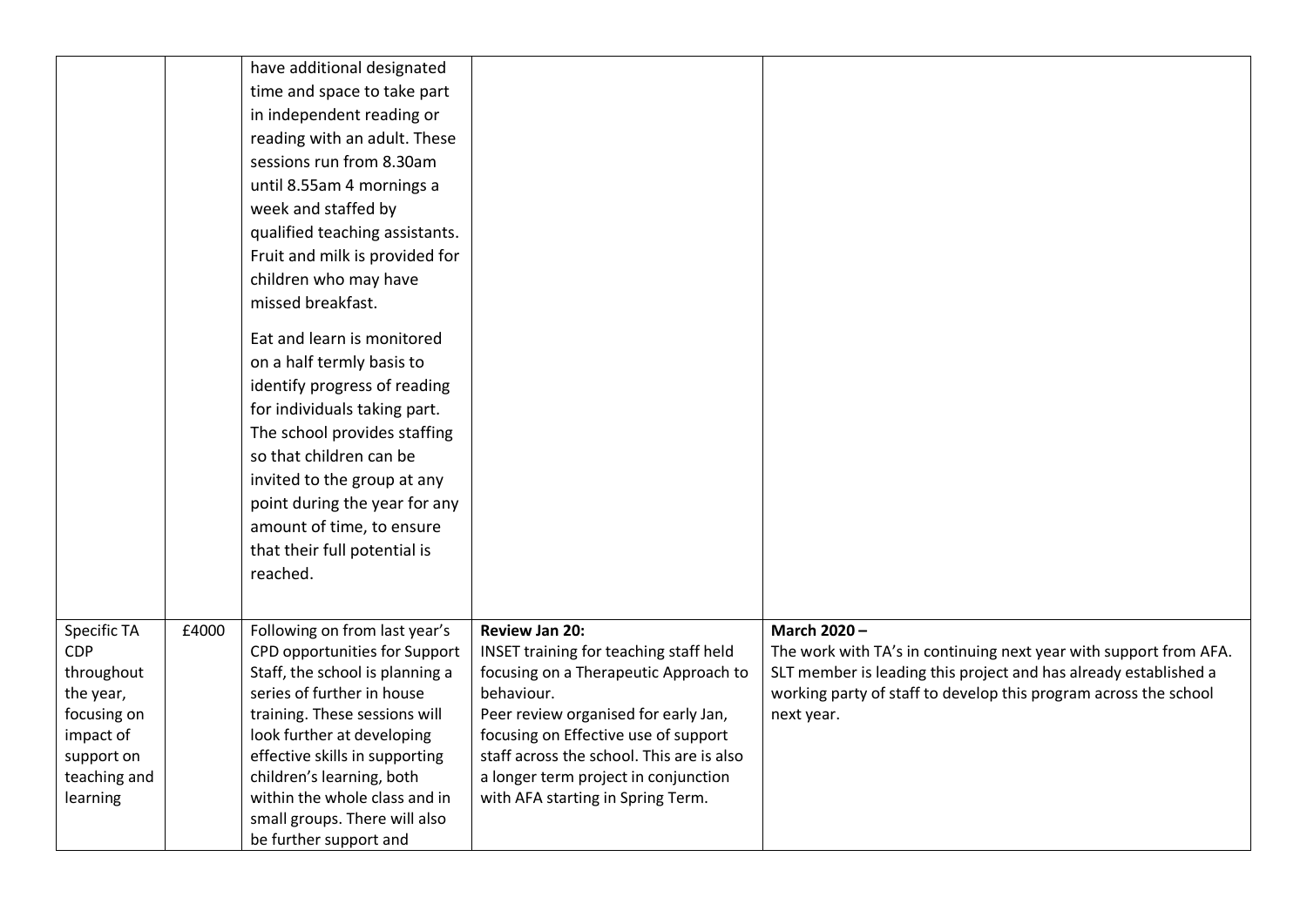|                    |       | training on effective           |                                          |                                                    |
|--------------------|-------|---------------------------------|------------------------------------------|----------------------------------------------------|
|                    |       | behaviour management by         |                                          |                                                    |
|                    |       | introducing the STEPs           |                                          |                                                    |
|                    |       | therapeutic approach to         |                                          |                                                    |
|                    |       | behaviour.                      |                                          |                                                    |
| Achievement        | £9000 | Working alongside external      | <b>Review Jan 20:</b>                    | March 2020-                                        |
| For All (AFA)      |       | agency Achievement For All to   | AFA initial project for autumn term      | No further review due school closure due to COVID. |
|                    |       | focus on the support provided   | was to identify key focus children in    |                                                    |
|                    |       | by the school for vulnerable    | each class, provide INSET training for   |                                                    |
|                    |       | groups of pupils. This is a two | all staff on the AFA program. All        |                                                    |
|                    |       | year rolling program and        | teachers trained on running              |                                                    |
|                    |       | features Whole staff training   | constructive conversations with          |                                                    |
|                    |       | and specific teacher training.  | families of targets children and targets |                                                    |
|                    |       | There are monthly meetings      | set.                                     |                                                    |
|                    |       | with a designated AFA advisor   |                                          |                                                    |
|                    |       | who delivers training,          |                                          |                                                    |
|                    |       | supports the school in action   |                                          |                                                    |
|                    |       | planning and monitors the       |                                          |                                                    |
|                    |       | plan as well as online support  |                                          |                                                    |
|                    |       | and training packages through   |                                          |                                                    |
|                    |       | the AFA specific website.       |                                          |                                                    |
|                    |       | The cost of staff release time  |                                          |                                                    |
|                    |       | and attendance to training is   |                                          |                                                    |
|                    |       | incorporated in the spending    |                                          |                                                    |
|                    |       | predication.                    |                                          |                                                    |
| <b>Smart Moves</b> | £1500 | Over 20% of our Pupil           |                                          |                                                    |
|                    |       | Premium children also have      |                                          | March 2020-                                        |
|                    |       | some form of Special            |                                          | No further review due school closure due to COVID. |
|                    |       | <b>Educational Need and are</b> |                                          |                                                    |
|                    |       | included on the SEN register.   |                                          |                                                    |
|                    |       | Some of these children have     |                                          |                                                    |
|                    |       | difficulties with fine and      |                                          |                                                    |
|                    |       | gross motor skills which        |                                          |                                                    |
|                    |       | impact on all areas of          |                                          |                                                    |
|                    |       | learning.                       |                                          |                                                    |
|                    |       | Smart Moves provides a          |                                          |                                                    |
|                    |       | program of activities that      |                                          |                                                    |
|                    |       | help to develop fine and        |                                          |                                                    |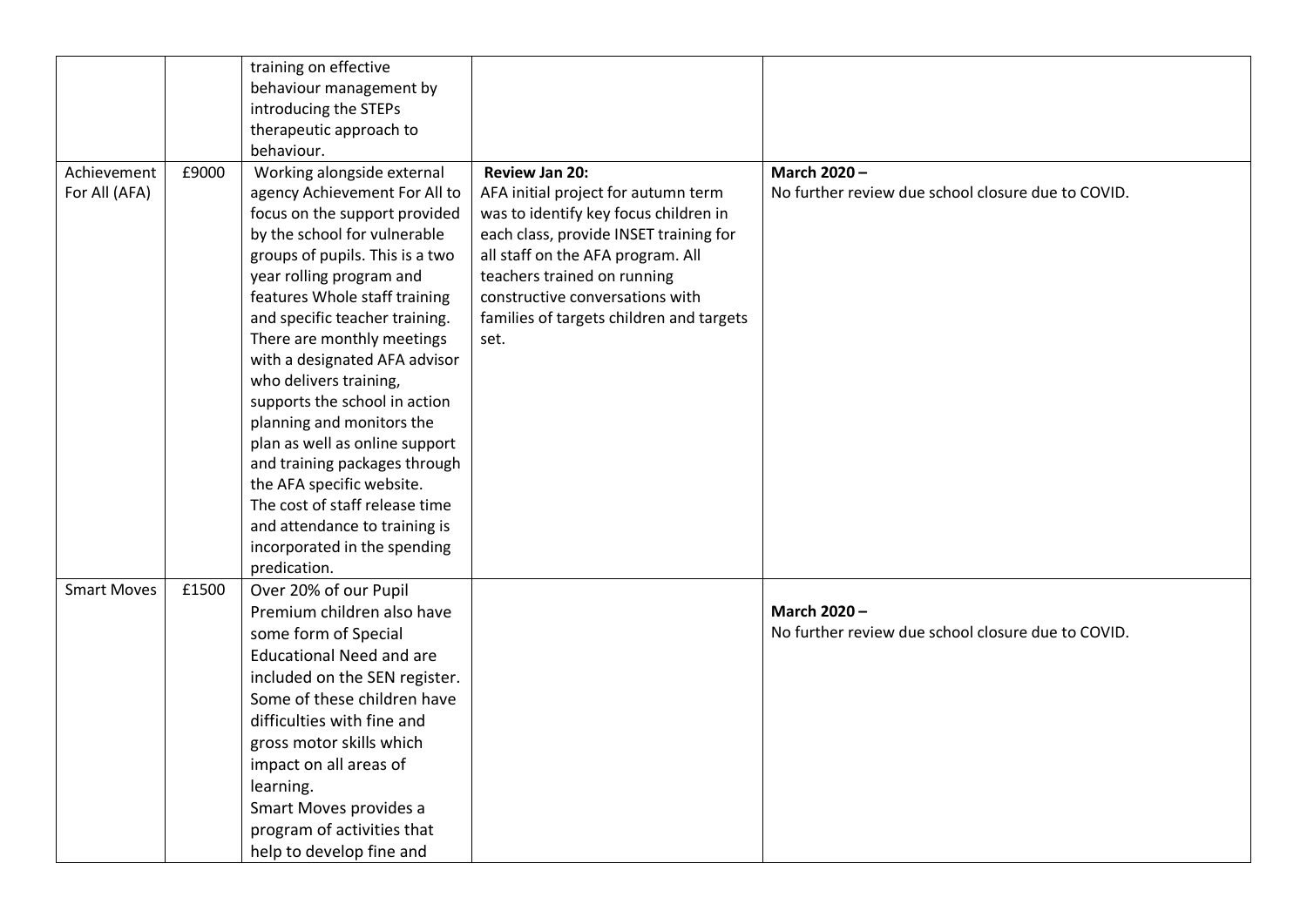|              |       | gross motor skills as well as                          |                                                                                  |                                                            |
|--------------|-------|--------------------------------------------------------|----------------------------------------------------------------------------------|------------------------------------------------------------|
|              |       | developing attention                                   |                                                                                  |                                                            |
|              |       | difficulties, organisation                             |                                                                                  |                                                            |
|              |       | skills, developing confidence,                         |                                                                                  |                                                            |
|              |       | self-esteem and social skills.                         |                                                                                  |                                                            |
|              |       | The program is delivered                               |                                                                                  |                                                            |
|              |       | before school by two                                   |                                                                                  |                                                            |
|              |       | members of staff. This also                            |                                                                                  |                                                            |
|              |       | links with the schools PE                              |                                                                                  |                                                            |
|              |       | curriculum and children's                              |                                                                                  |                                                            |
|              |       | physical development.                                  |                                                                                  |                                                            |
| Milk and     | £450  | All Pupil Premium children                             | Review Jan 20-                                                                   | March 2020-                                                |
| fruit        |       | receive daily fruit and milk at                        | Fruit and milk scheme continuing to                                              | No further review due school closure due to COVID.         |
|              |       | break time at no cost to the                           | run across the school.                                                           |                                                            |
|              |       | parents. The successful                                |                                                                                  |                                                            |
|              |       | education of a child requires                          |                                                                                  |                                                            |
|              |       | a holistic view. For a child to                        |                                                                                  |                                                            |
|              |       | be ready to learn they must                            |                                                                                  |                                                            |
|              |       | be well-nourished and                                  |                                                                                  |                                                            |
|              |       | hydrated. Missing out on this                          |                                                                                  |                                                            |
|              |       | provision would also be                                |                                                                                  |                                                            |
|              |       | detrimental to a                                       |                                                                                  |                                                            |
|              |       | disadvantaged child's self-                            |                                                                                  |                                                            |
|              |       | esteem.                                                |                                                                                  |                                                            |
| School trips | £1800 | Pupil Premium funding is used                          | Jan 2020-                                                                        | March 2020-                                                |
| and          |       | to support the cost of the yr6                         | School residential has taken place in                                            | No further residential trips have been booked due to COVID |
| residential  |       | residential trip which provides                        | October 2019. Funding has allowed all                                            |                                                            |
|              |       | children an experiences away                           | children to participate in this activity.                                        |                                                            |
|              |       | from home where they can                               | This provided children with                                                      |                                                            |
|              |       | tackle new challenges and                              | experiences that they would not have                                             |                                                            |
|              |       | develop social, emotional and                          | normally done, including leadership,                                             |                                                            |
|              |       | communication skills.                                  | team building and spending nights                                                |                                                            |
|              |       |                                                        | away from home for the first time. All                                           |                                                            |
|              |       | Where school trips are<br>arranged, parents and carers | staff agree that this trip helps to build<br>self-confidence and independence in |                                                            |
|              |       | are asked for donations                                | children that supports them during                                               |                                                            |
|              |       | towards the costs, however                             | their final year at Primary school.                                              |                                                            |
|              |       |                                                        |                                                                                  |                                                            |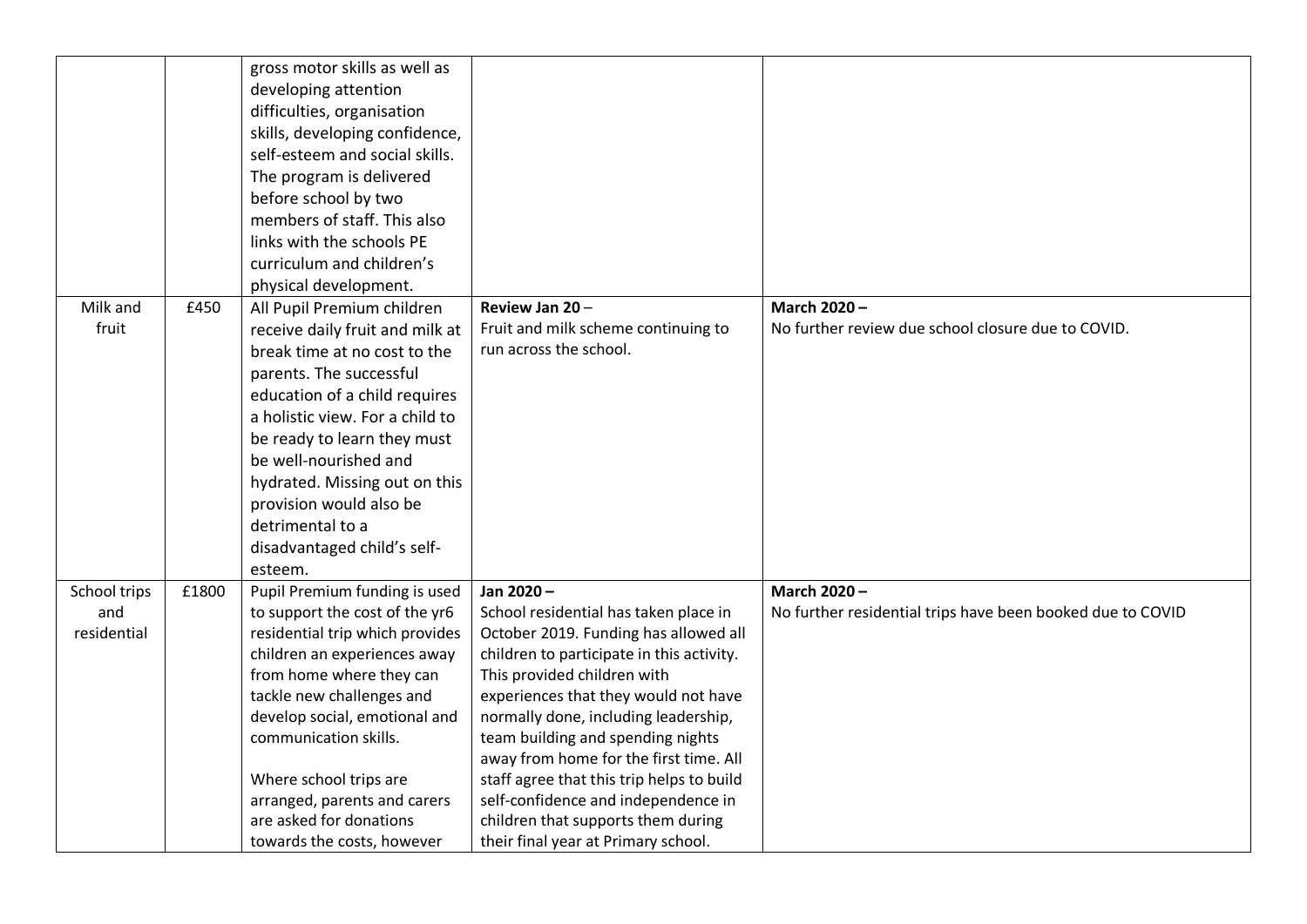|                                         |       | Pupil Premium funding is used<br>to fund specific children in<br>being able to take part in<br>these activities.<br>These trips can help to<br>support and enhance<br>children's learning on specific<br>topic areas throughout the<br>year. The school provides<br>support so that all children<br>have access to these activities.                                                                                                                           |                                                                                                                                                                                                                                                                                                                                                                                                                                                                          |                                                                                                                                                                                                                                                                                                                                                                                                           |
|-----------------------------------------|-------|----------------------------------------------------------------------------------------------------------------------------------------------------------------------------------------------------------------------------------------------------------------------------------------------------------------------------------------------------------------------------------------------------------------------------------------------------------------|--------------------------------------------------------------------------------------------------------------------------------------------------------------------------------------------------------------------------------------------------------------------------------------------------------------------------------------------------------------------------------------------------------------------------------------------------------------------------|-----------------------------------------------------------------------------------------------------------------------------------------------------------------------------------------------------------------------------------------------------------------------------------------------------------------------------------------------------------------------------------------------------------|
| Access to<br>extra school<br>activities | £700  | Pupil Premium funding helps<br>to support children to take<br>part in after school activities<br>including a variety of sports<br>clubs. This encourages<br>children to keep fit and<br>healthy and helps them to<br>build upon their social skills<br>and support their peer to peer<br>networks.                                                                                                                                                             | Review Jan 20-<br>Funding has been provided for 5<br>children to access school trips and<br>after school clubs and activities.                                                                                                                                                                                                                                                                                                                                           |                                                                                                                                                                                                                                                                                                                                                                                                           |
| Pastoral<br>support /<br>counselling    | £7000 | At St Annes, we strongly<br>believe that a child cannot<br>learn well, let alone achieve<br>their potential, unless they<br>are at a point of well-being<br>which allows them to. This<br>holistic view is an extremely<br>important part of the ethos<br>of St Anne's. We employ a<br>counsellor as our Pastoral<br>Leader for 3 days per week<br>and employ a support<br>councillor for half day a<br>week. The work of these<br>staff members includes 1:1, | Review Jan 20-<br>Boxhall assessment packages now<br>purchased by the school and initial<br>trials of the system will take place this<br>term.<br>Additional children's therapist is<br>working alongside the Pastoral leader<br>within the school initially on a one<br>morning a week basis. It was found<br>that this was successful and hours have<br>been increased to a full day once a<br>week. This gives the school an<br>additional 4 spaces for 1:1 sessions. | March 2020-<br>Boxhall assessments have been trialled with three children. These<br>assessments will be done again at the end of an 8-week pastoral<br>intervention to highlight any impact from the sessions.<br>Additional Play therapist continues to provide support for 4<br>children. These sessions are running well with good feedback from<br>families about the impact on children's wellbeing. |